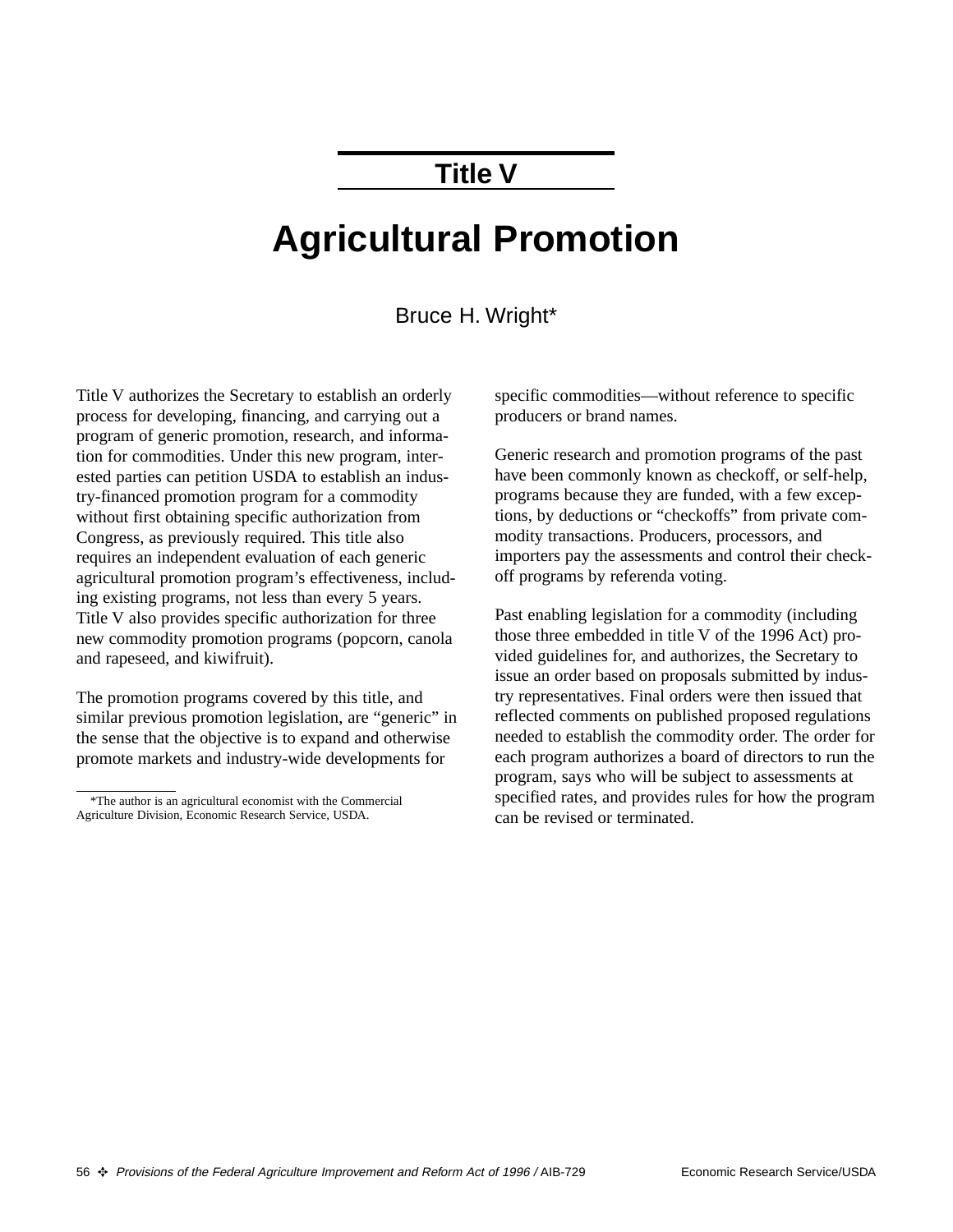# **Subtitle A**

# **Commodity Promotion and Evaluation**

This subtitle provides a statement of findings of Congress and definitions regarding the rationale for and purposes of generic commodity promotion and research programs. The findings were, for example that:

- It is in the national public interest and vital to the welfare of the agricultural economy of the United States to maintain and expand existing markets and develop new markets and uses for agricultural commodities through industry-funded, Governmentsupervised, generic commodity promotion programs established under commodity promotion laws; and
- Generic commodity promotion programs are of particular benefit to small producers who often lack the resources or market power to advertise on their own and who are otherwise often unable to benefit from the economies of scale available in promotion and advertising; and
- Periodic independent evaluation of the effectiveness of these generic commodity promotion programs are important, because they will assist Congress and the Secretary in ensuring that the objectives of the programs are met.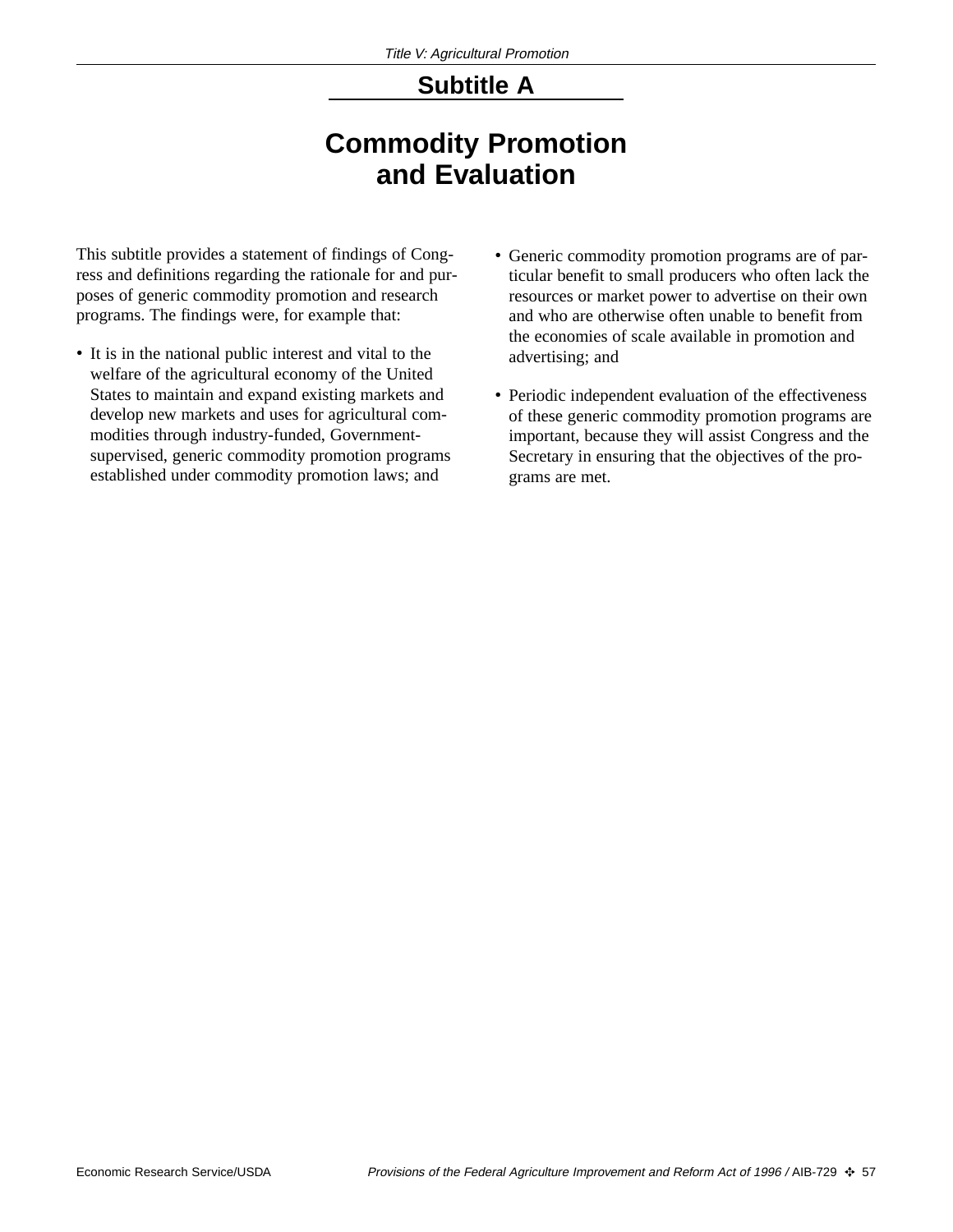### **Subtitle B**

# **Issuance of Orders for Promotion, Research, and Information Activities Regarding Agricultural Commodities, also cited as the Commodity Promotion, Research, and Information Act of 1996 (CPRI Act)**

#### **Purpose of CPRI Act**

The purpose of the CPRI Act is to authorize the Secretary to establish an orderly program for developing, financing, and carrying out an effective, continuous, and coordinated program of generic promotion, research, and information for agricultural commodities. This program is designed to:

- (1) Strengthen the position of agricultural commodity industries in the marketplace;
- (2) Maintain and expand existing domestic and foreign markets and uses for agricultural commodities;
- (3) Develop new markets and uses for agricultural commodities; or
- (4) Assist producers in meeting their conservation objectives.

The Secretary may issue and amend from time to time orders applicable to producers, first handlers, other appropriate persons in the marketing chain, and importers, if imports are subject to assessment.

#### **Issuing Orders**

A proposed order for an agricultural commodity may be initiated by the Secretary, submitted by an association of producers of the agricultural commodity, or submitted by any other person that may be affected by the issuance of an order.

If the Secretary determines that a proposed order is consistent with and will achieve the purpose of the CPRI Act, the Secretary shall publish the proposed order in the Federal Register and give due notice and opportunity for public comment on the proposed order. The Secretary shall issue final orders after considering public comments. In most cases, the final order shall be issued and become effective not later than 9 months after the date of publication of the initial proposed order that was the basis for the final order.

In general, each order shall contain terms and conditions defining: establishment of the board that will carry out the program, board membership, reapportionment of board membership, meeting and vacancy notice, term of office, compensation, powers and duties of the board, prohibited board activities, activities and budgets, contracts and agreements, board records, periodic evaluation, and books and records of persons covered by records.

A board is prohibited from: engaging in any action that would be a conflict of interest; using funds collected by the board to engage in any action to influence legislation or governmental action or policy, other than recommending to the Secretary amendments to the order; and advertising activities that may be false, misleading, or disparaging to another agricultural commodity.

The Secretary has authority to exempt small quantities of commodity production or imports if covered, and to authorize use of different payment and reporting schedules, reserve funds, credits, and assessment of imports.

#### **Assessments**

When an issued order is in effect, assessments shall be paid to the board by first handlers of commodities produced and marketed in the United States, and by importers (if covered) of the imported commodity. First handlers or importers are limited to one assess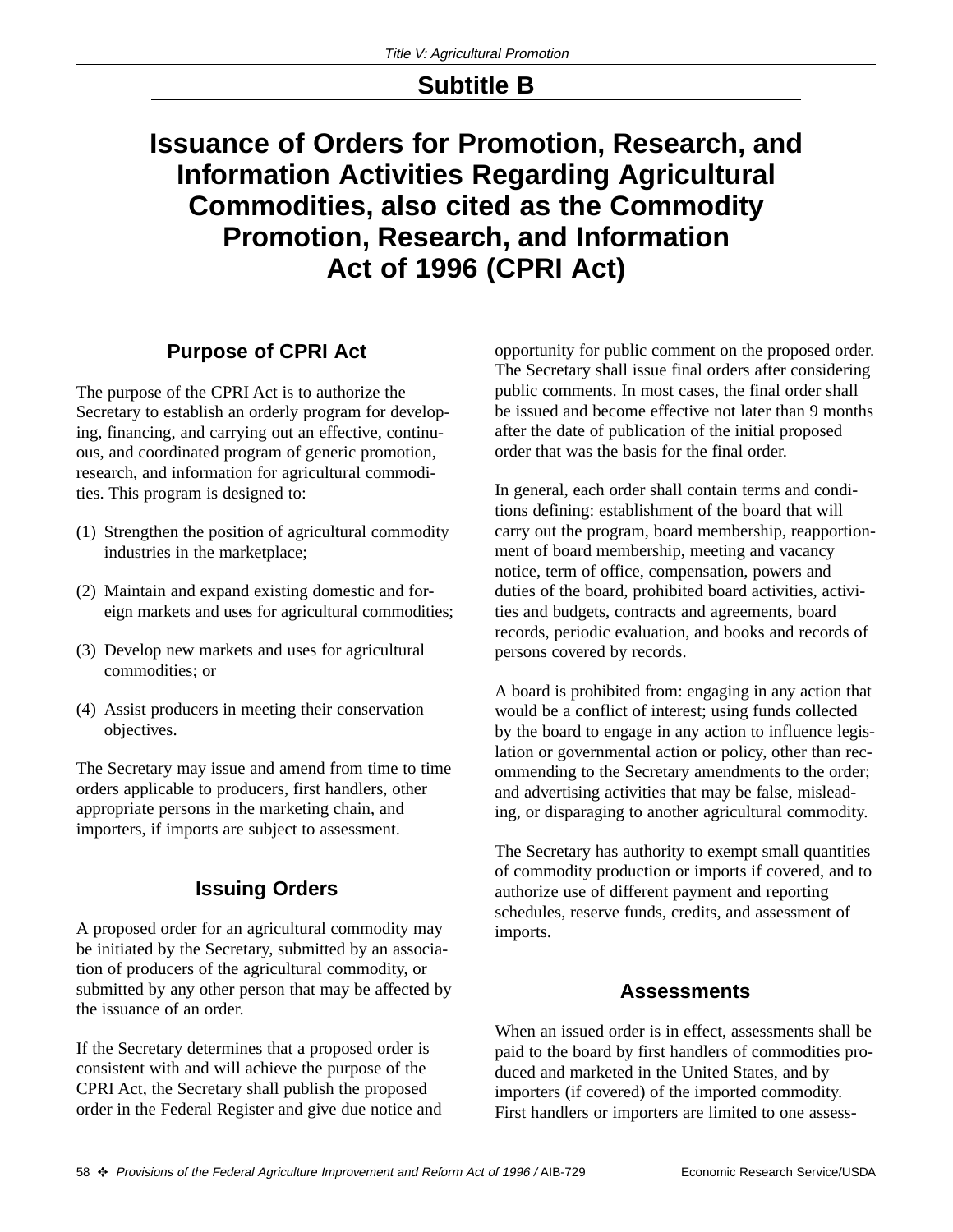ment for each agricultural commodity. The board shall recommend to the Secretary one or more assessment rates for approval. If approved, the rates shall take effect. An order may provide that an assessment rate not increase unless approved by a referendum.

#### **Referenda**

Four types of referenda are available: initial referendum, required referenda, subsequent referenda, and other referenda.

- (1) *Initial Referendum.* To determine whether the persons to be covered by an order favor the order going into effect, the order may provide for the Secretary to conduct an initial referendum among persons to be subject to an assessment. This referendum may be held among persons engaged in the production or handling of the commodity or the importation of the commodity, during a representative period determined by the Secretary.
- (2) *Required Referenda.* To determine whether the persons covered by an order favor the continuation, suspension, or termination of the order, the Secretary shall conduct a required referendum. The referendum shall be held among persons subject to the assessment engaged in the production or handling of the commodity or the importation of the commodity, during a representative period determined by the Secretary. This referendum shall be held within 3 years of the starting date of the assessments. If an initial referendum was held, this required referenda is exempt.
- (3) *Subsequent Referenda.* To determine if persons favor the continuance, suspension, or termination of the order, the Secretary shall conduct a subsequent referenda: not later than 7 years after assessments begin, at the request of the board, or at the request of 10 percent or more of eligible persons subject to the assessment.
- (4) *Other Referenda.* The Secretary may conduct at any time a referendum to determine whether continuation, suspension, or termination of the order is favored by persons subject to assessments.

An order may provide for its approval in a referendum by: a majority of persons voting, persons voting for approval who represent a majority of the volume of the agricultural commodity, or a majority of persons voting for approval who also represent a majority of the volume of the agricultural commodity.

#### **Suspension, Termination, and Review**

The Secretary shall suspend or terminate an order or provision of an order if it does not achieve the purpose of the CPRI Act of 1996 or it is not favored by persons voting in a referendum. Within 2 years of the effective date of an order, a person subject to an order may file a petition with the Secretary. After a hearing, the Secretary shall make a final ruling. The district court of the United States has jurisdiction to review a final decision, if a complaint for that purpose is filed within 20 days after the date of entry of the final ruling.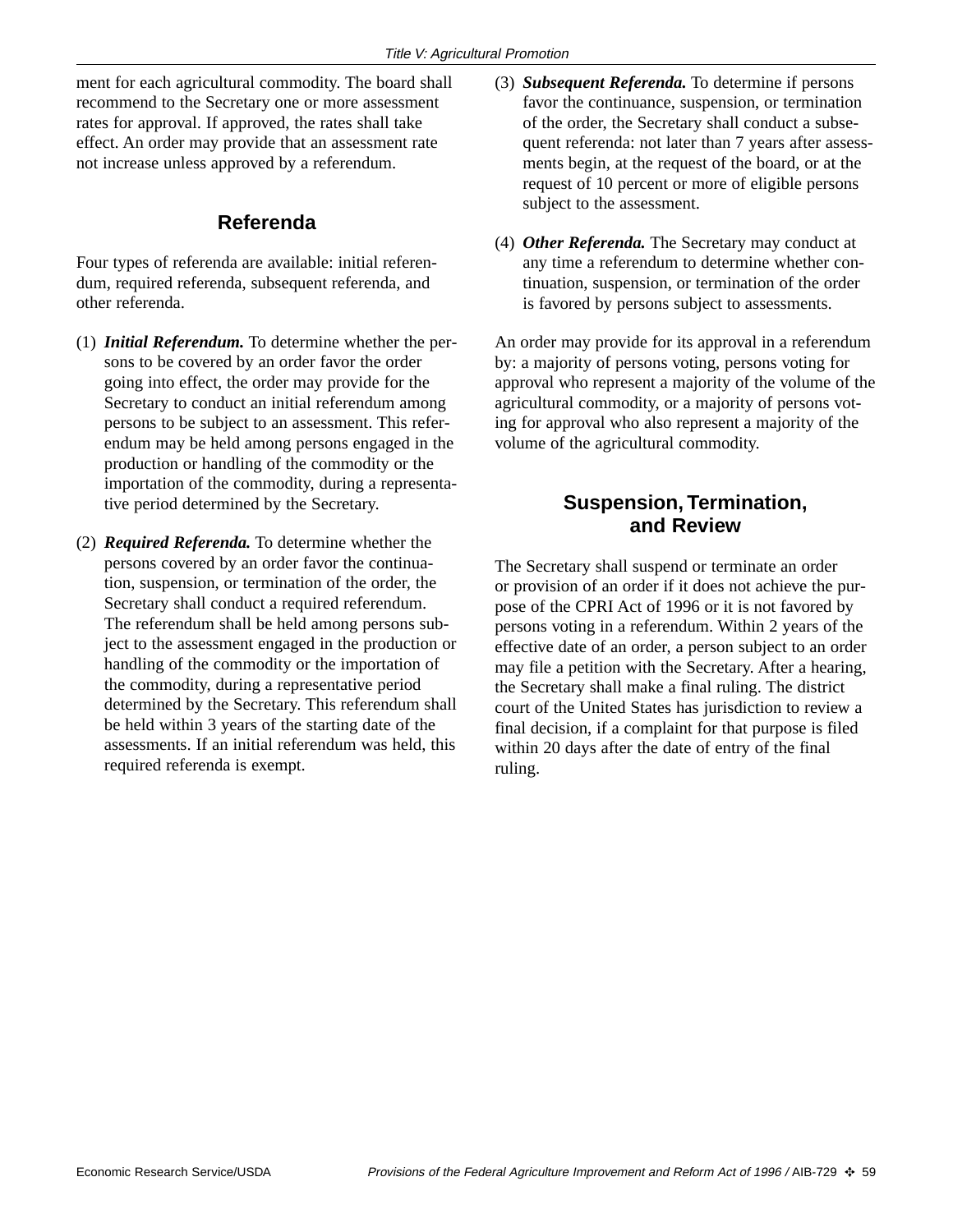### **Subtitle C**

### **The Canola and Rapeseed Research, Promotion, and Consumer Information Act**

Title V mandates that the Secretary shall issue one or more orders applicable to producers and first handlers of canola, rapeseed, or canola or rapeseed products. The order shall be national in scope and shall be administered by a National Canola and Rapeseed Board of 15 members: including 11 producers—one from each of 6 regions that produce canola or rapeseed, 5 from the regions allocated according to production in each region (no more than 4 producer members can be from the same State) and 4 industry members (including at least 1 manufacturer and at least 1 merchant). The board shall have the power to meet to make recommendations for assessment rates, and to develop programs or projects for the conduct of research, promotion, industry information, and consumer information.

The program would be funded via a two-tier structure of assessments of 4 cents per hundredweight of canola or rapeseed produced and marketed in nonqualified States and 2 cents per hundredweight in States that have qualified State organizations. The assessment rate may be increased on recommendation by the Board to a rate not exceeding 10 cents per hundredweight of canola or rapeseed produced and marketed (in a State in which there is a qualified State canola and rapeseed board, the maximum assessment is 8 cents per hundredweight of canola or rapeseed produced and marketed). The assessment can be increased above 10 cents per hundredweight only if the increase is approved in a referendum by a majority vote.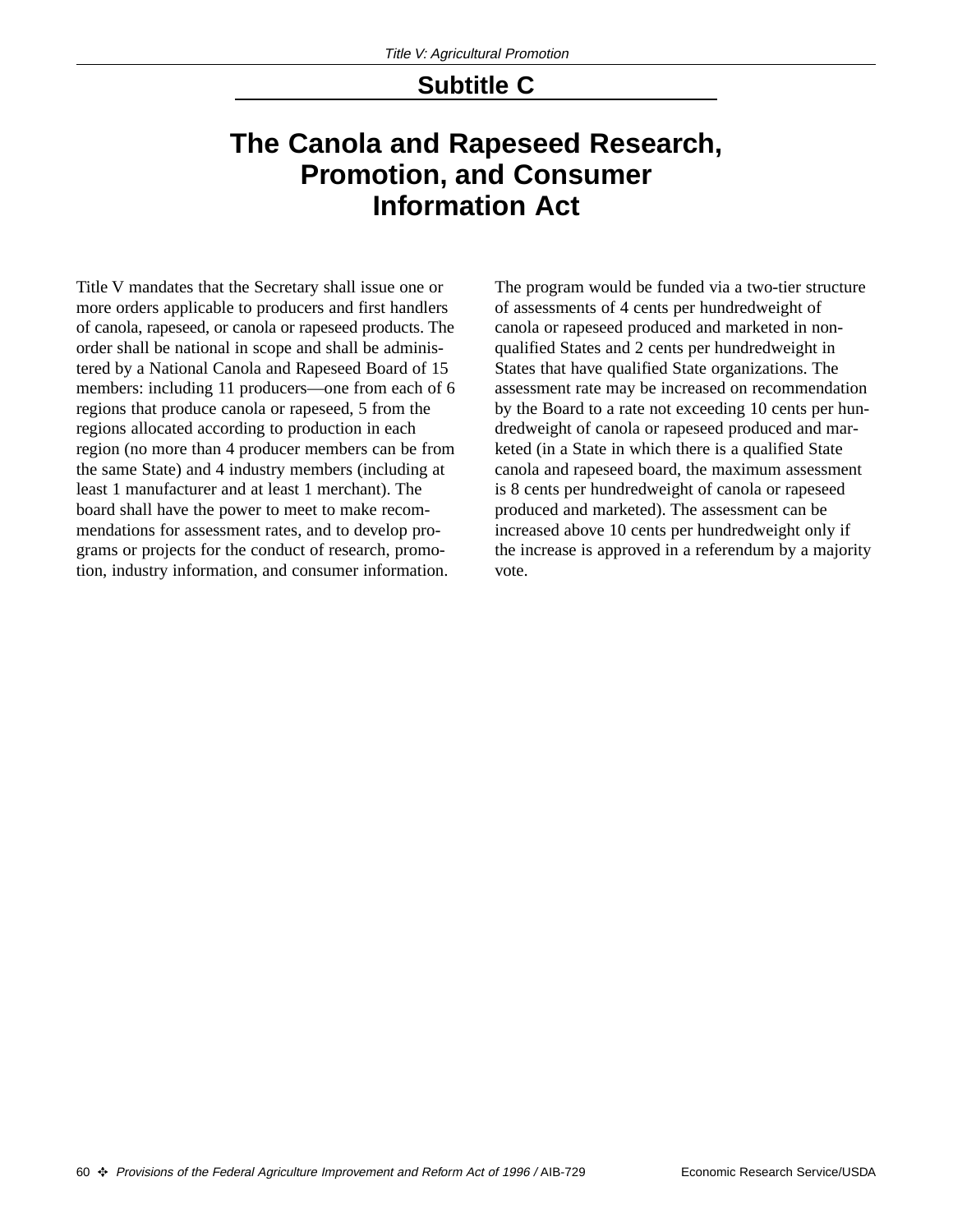### **Subtitle D**

### **The National Kiwifruit Research, Promotion, and Consumer Information Act**

Title V mandates that the Secretary shall issue an order applicable to producers, handlers, and importers of kiwifruit. The purpose is to enable domestic producers, importers, and foreign exporters of fresh kiwifruit to develop, finance, and carry out a nationally coordinated program of research, promotion, and consumer information.

The program would be administered by a National Kiwifruit Board of 11 members; 6 representing producers who are not exempt from assessments, 4 representing importers or foreign exporters who are not exempt from assessments, and 1 representing the general public.

The Secretary shall appoint members (and alternates) representing producers nominated by producers, importers nominated by importers, and a public member nominated by other Board members. Terms of members of the board are for 3 years and a member is limited to two consecutive 3-year terms, except that of members first appointed.

An assessment, up to 10 cents per 7-pound tray of kiwifruit, must be recommended by two-thirds vote of the Board and approved by the Secretary. It is to be collected from the first-handler or importer. Exemptions are provided for those who produce less than 500 pounds per year, for those who import less than 10,000 per year, for producers who sell directly to consumers, and for production or imports that are for processing.

An up-front referendum would be held during the 60 day period preceding the proposed effective date of the order. Continuance referenda are also required. To pass, a referendum must be favored by not less than a majority of the producers and importers voting in the referendum representing more than 50 percent of the total volume of kiwifruit produced and imported by persons voting in the referendum.

The Secretary shall be reimbursed for costs incurred by USDA in implementing and administering the order, including expenses incurred by the Secretary in conducting the referenda.